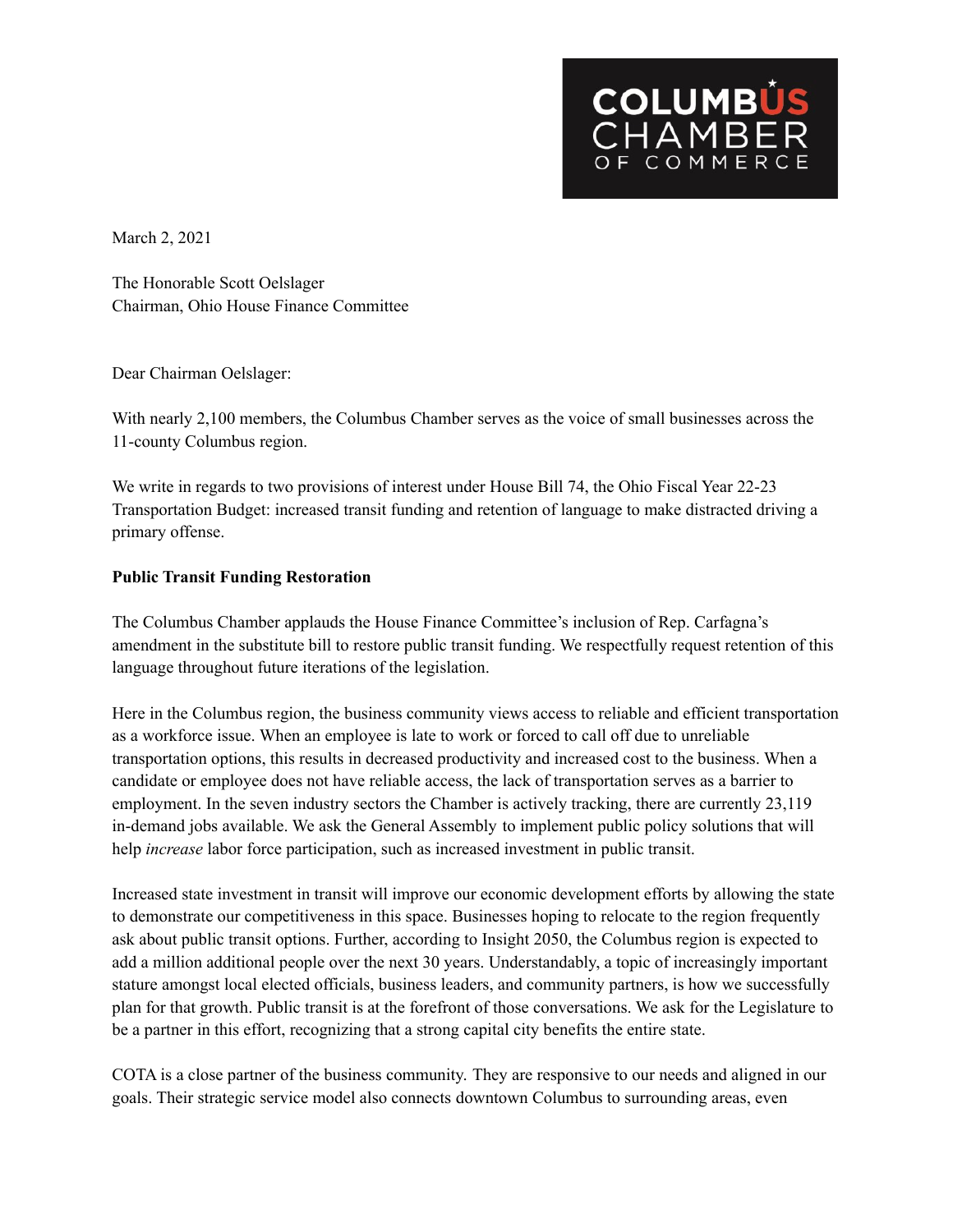

including rural communities. They are good stewards of the taxpayer's funds, which is why we have supported passage of the Franklin County levy to boost local transit funding for many years.

Just as government programs such as the Paycheck Protection Program and the Ohio Small Business Relief Grant were successful in stabilizing small businesses, the same is true of the emergency assistance provided to transit agencies. In both instances, this cash infusion served as a lifeline and was utilized rapidly. It is simply inaccurate to characterize pandemic relief funding as a sufficient funding stream for the next biennium. Just as small businesses must regain traditional revenue streams in order to survive and thrive, the same is true of our partner transit agencies, with GRF and designated federal flex dollars serving as integral for their ongoing success.

## **Inclusion of Distracted Driving Provisions**

The Columbus Chamber urges the House Finance Committee to reconsider reinstatement of language included in Governor DeWine's executive budget to make distracted driving a primary offense for adults. Additionally, the Chamber is supportive of an amendment to prevent future racial discrimination in the law's application by requiring transparency in the reporting of local data with regards to the race of the individual accused of using an electronic device while driving.

Recent data is shocking, and bears repeating: In 2018, more than 2,800 people nationwide were killed in crashes involving a distracted driver, and nearly 400,000 more were injured. According to the Ohio State Highway Patrol, more than 91,000 distracted driving crashes occurred in Ohio from 2013 through 2019, resulting in more than 47,000 injuries and 305 deaths. In 2020, travel in Ohio was down approximately 17% yet traffic deaths rose. Ohio ended 2020 with 1,237 traffic deaths—82 more than the 1,155 reported in 2019. This rise is directly correlated to more people now having smartphones, leading to an increase in active distraction while behind the wheel. Reducing this active distraction will help save lives.

Protecting lives is of the utmost importance to the business community for a myriad of reasons. First and foremost, the Columbus Chamber and our members strive to play an active role in fostering a thriving community. That mission simply cannot be achieved when lives are lost prematurely. Human capital is the foundation of a strong economy.

Chamber member businesses are working hard to make safe driving a priority for their employees, and are actively advocating for technology to help drivers better manage phone use and ensure wireless technology does not become an unnecessary distraction behind the wheel. Many businesses with vehicle fleets already have distracted driving policies in place but do not all have the technological capabilities to ensure adherence by employees. Further, with a patchwork of distracted driving ordinances across the state, compliance is often complicated. The state could serve as a partner to the business community in consistently enforcing the law and encouraging a life-saving behavior change.